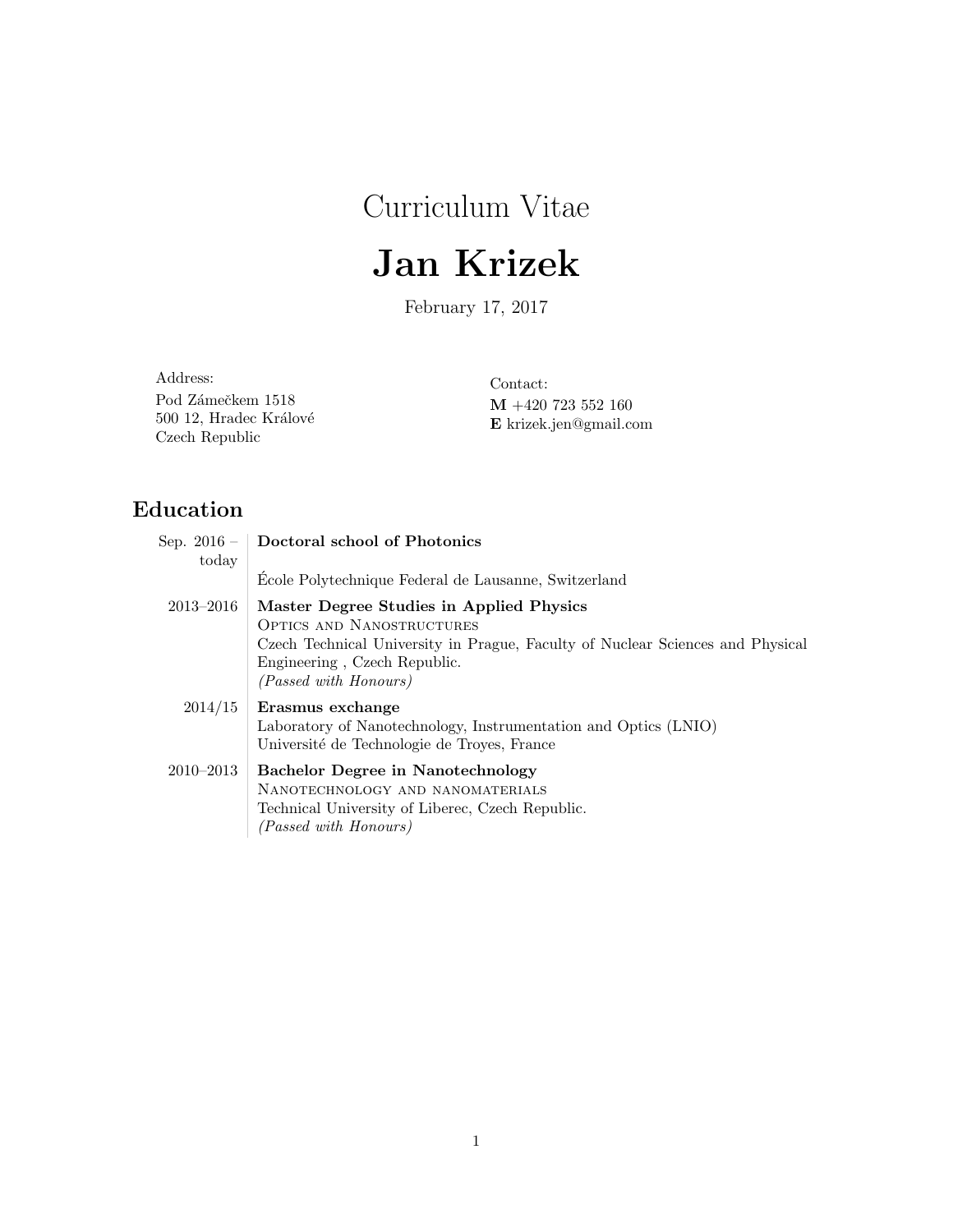### Work experience

| $2014 - 2016$ | <b>SCIENTIFIC WORKER</b>                                                                                |
|---------------|---------------------------------------------------------------------------------------------------------|
|               | <b>TOPTEC:</b> Turnov Optoelectronic research center, Institute of Plasma                               |
|               | Physics of the Czech Academy of Science, v.v.i.                                                         |
|               | In cooperation with CERN, The Experiment Metrology unit                                                 |
|               | Beam shaping, optical measurements, Interferometry, New measurement tool<br>development                 |
| 2014/2015     | ERASMUS PROJECT                                                                                         |
| 6 months      | LNIO: Laboratoire de Nanotechnologie et Instrumentation Optique,<br>Université de Technologie de Troyes |
|               | Laser interference lithography tool development                                                         |
| $2012 - 2013$ | SUMMER INTERNSHIP                                                                                       |
| 2 months      | <b>ELI:</b> Extreme Light Infrastructure, Institute of Physics of the Czech Academy                     |
|               | of Sciences, v.v.i.                                                                                     |
|               | Laser pulse tilt measurement                                                                            |

## Achievements and Scholarships

|           | $2014$ Erasmus scholarship                                                                                           |
|-----------|----------------------------------------------------------------------------------------------------------------------|
| 2013      | Dean's price for the faculty best thesis.<br>Special award for the bachelor thesis "Aspherical Surface Measurement". |
| 2010–2013 | Merit scholarship<br>Scholarship awarded for the outstanding study results.                                          |

#### Computer skills

 $\mid$  MATLAB, Lighttrans VirtualLab, L<sup>AT</sup>EX, Microsoft Office Package, Inkscape

#### Languages

|                | Czech   Mother tongue                      |
|----------------|--------------------------------------------|
|                | <b>English</b>   Fluent written and spoken |
| French   Basic |                                            |